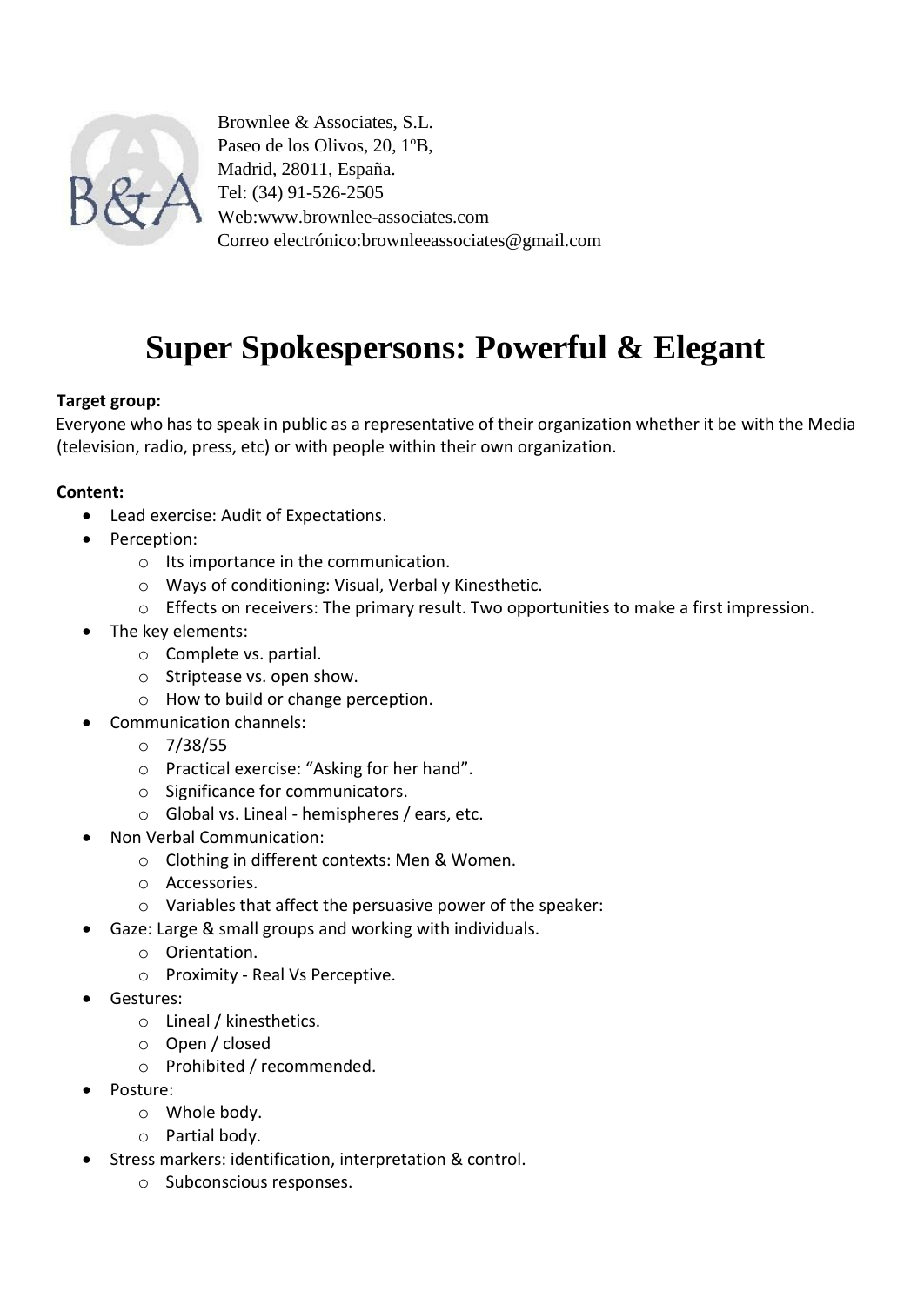- o Non verbal Communication in stress situations in Business.
- o Video review.
- Verbal communication:
	- o Neuro Linguistic Programming:
		- Representation systems & their importance.
		- Paralinguistic elements: Tone, volume, Speaking speed, etc.
	- o Practical exercises: changes in: Tone, Speed, Representation systems.
	- o Anchors: Analogical & Digital.
	- o Effective listening.
	- o The principle problems of effective listening.
	- o Nominalization vs. concrete: The Meta Model tp define meaning.
	- o The Charisma Pattern.
- Advice :
	- o Spoken Language:
		- Prohibited & recommended language.
		- How to deal with, and respond to, questions.
		- 10 ways to look after your voice.
	- o Negative Vs positive language.
- Control of the stage :
	- o Speaking while Seated Vs Standing.
- Interviews : Preparation, participation y farewell = Success.
- The Message.
- Special techniques.
- "The Interview".
- Special techniques for:
	- o A formal press conference.
	- o A newspaper / magazine interview.
	- o "Sound bites"
	- o Radio.
	- o Television.
- Common tricks.
- Common Traps.

The trainees on the course should come prepared with material or speeches which they can use during the course. The trainees will be videotaped during the course and receive continuous feedback about their progress.

## **Student-Centred Objectives:**

At the end of the course the attendees will be able to:

- Elegantly deal with any situation where communication with the different media types is involved irrespective of context, place or time.
- Understand how to deal with different types of interlocutors in the manner most appropriate for each in order to achieve the desired communicative objectives. They will also know the reason why the tools and techniques taught on the course help them to achieve their desired objectives.
- Prepare and carry-out any type of communicative activity within the organization or outside.
- Understand and use a range of special psychological tools to ensure that the desired message reaches the target audience in the most effective manner.